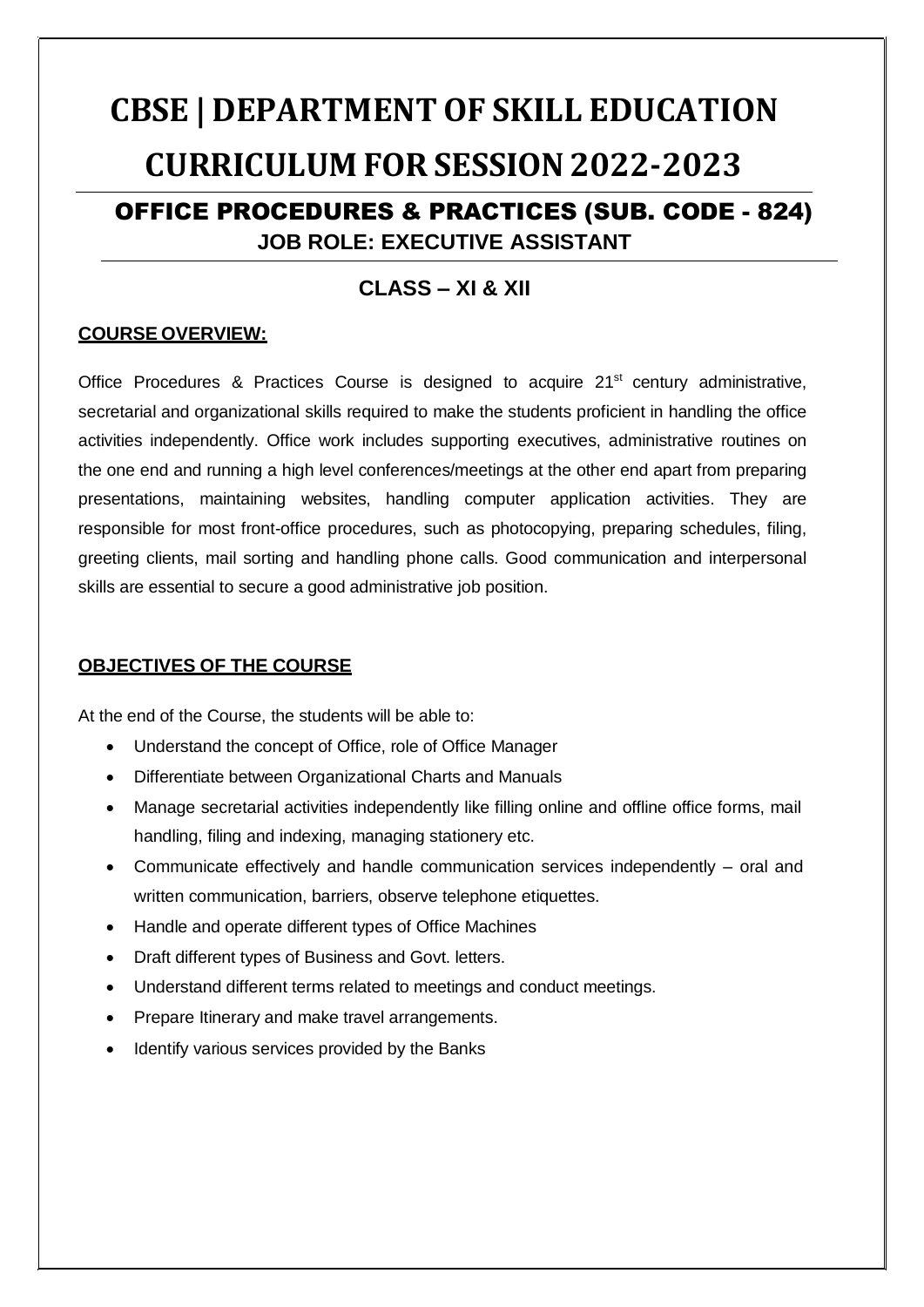# **SALIENT FEATURES:**

The profile of a Professional Secretary has changed to a great extent now-a-days. Today, he/she is performing the role of Manager's Manager and is expected to handle all its activities efficiently and effectively. This Course enables a person to handle all administrative and secretarial functions independently and generates employment opportunities viz. Office Executives/ Front Office Executive/ Executive Assistant/ Professional Secretary/ Private Secretary/ Office Manager etc.

# **LIST OF EQUIPMENT AND MATERIALS:**

The list given below is suggestive and not an exhaustive list to be prepared by the vocational teacher. Only basic tools, equipment and accessories should be procured by the Institution so that the routine tasks can be performed by the students regularly for practice and acquiring adequate practical experience:

- 1. Photocopier
- 2. Printer
- 3. Computers
- 4. Scanner
- 5. Software-MS Office, Mail Accounting Software, etc.
- 6. Basic Mail Handling Machines
- 7. Files/File Folders/Filing Cabinet of different types
- **NOTE**: Students should be exposed to the operation of various Office Machines viz. EPABX, Bio-metric Machines, Security systems, Franking Machines and various Accounting Machines during Field Visits.

### **CAREER OPPORTUNITIES:**

After doing this course, the students become proficient in handling various administrative procedures independently in a modern office, draft basic correspondence, handle e-mail work, handle certain office equipment etc. The various job opportunities available to the students include Private Secretary, Front Office Assistant, Office Executive, Executive Assistant, Administrative Professional etc.

### **CURRICULUM:**

This course is a planned sequence of instructions consisting of Units meant for developing employability and Skills competencies of students of Class XI and XII opting for Skills subject along with other subjects.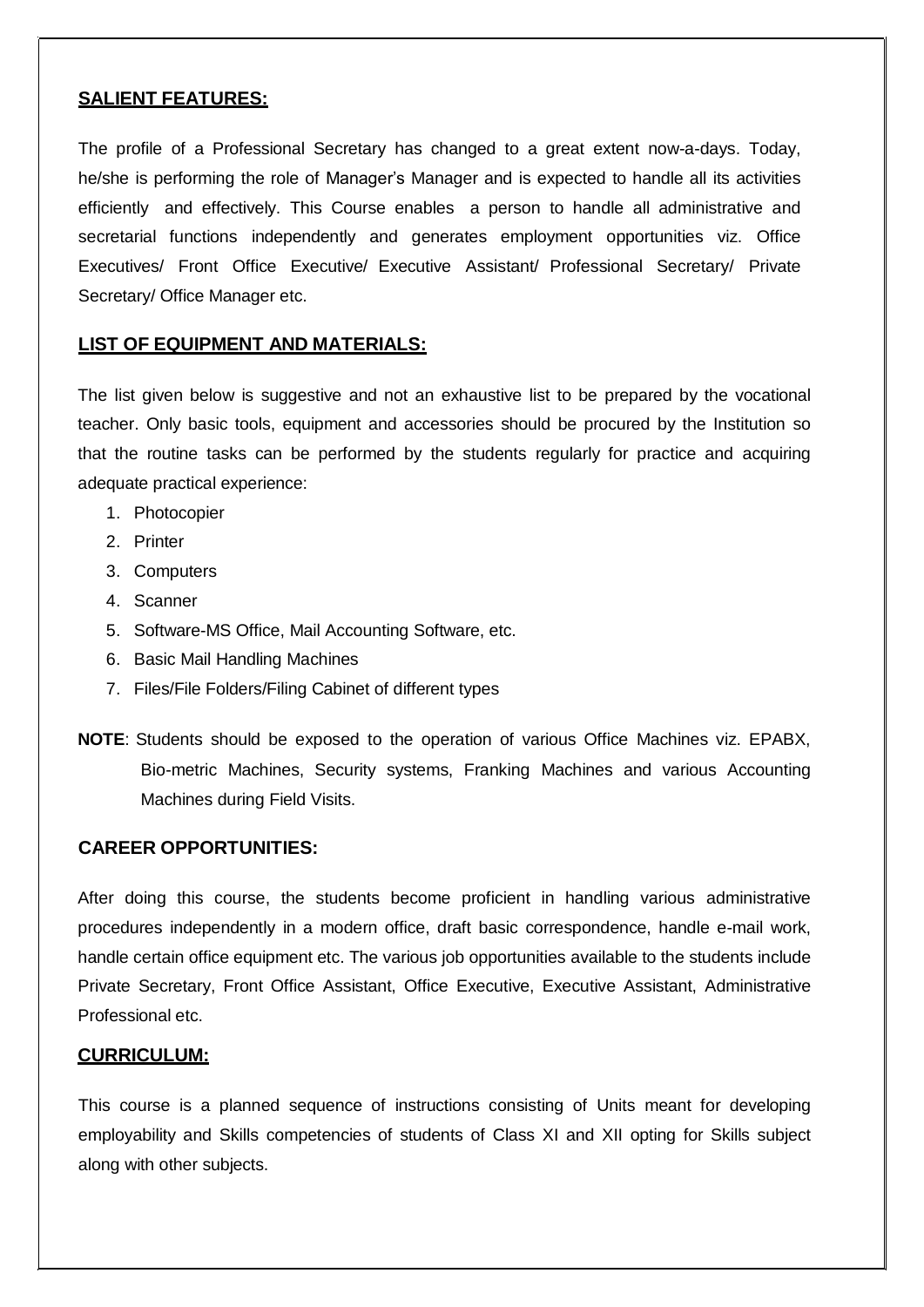# OFFICE PROCEDURES & PRACTICES (SUB. CODE - 824)

# **Class XI (Session 2022-2023)**

**Total Marks: 100 (Theory - 60+Practical - 40)**

|                  | <b>UNITS</b>                                                                         |               | <b>NO. OF HOURS</b><br>for Theory and<br><b>Practical</b> | <b>MAX. MARKS</b><br>for Theory and<br><b>Practical</b> |  |
|------------------|--------------------------------------------------------------------------------------|---------------|-----------------------------------------------------------|---------------------------------------------------------|--|
| ⋖<br>Part        | <b>Employability Skills</b>                                                          |               |                                                           |                                                         |  |
|                  | Unit 1: Communication Skills-III                                                     | 13            |                                                           | $\overline{2}$                                          |  |
|                  | Unit 2: Self-Management Skills- III                                                  | 07            |                                                           | $\overline{2}$                                          |  |
|                  | Unit 3 : ICT Skills- III                                                             | 13            |                                                           | $\overline{2}$                                          |  |
|                  | Unit 4 : Entrepreneurial Skills- III                                                 | 10            |                                                           | $\overline{2}$                                          |  |
|                  | Unit 5 : Green Skills- III                                                           | 07            |                                                           | $\overline{2}$                                          |  |
|                  | <b>Total</b>                                                                         | 50            |                                                           | 10                                                      |  |
|                  | <b>Subject Specific Skills</b>                                                       | <b>Theory</b> | <b>Practical</b>                                          | <b>Marks</b>                                            |  |
| <u>ന</u><br>Part | Unit 1: Introduction of office, office manager,<br>organisational charts and manuals | 20            | 13                                                        | 08                                                      |  |
|                  | Unit 2: Office – space and environment<br>management                                 | 20            | 13                                                        | 08                                                      |  |
|                  | Unit 3: Office forms and stationery                                                  | 20            | 13                                                        | 08                                                      |  |
|                  | Unit 4: Communication                                                                | 20            | 13                                                        | 08                                                      |  |
|                  | Unit 5: Office machines                                                              | 20            | 13                                                        | 08                                                      |  |
|                  | Unit 6: Correspondence - business and<br>government                                  | 20            | 15                                                        | 10                                                      |  |
|                  | <b>Total</b><br><b>Practical Work</b>                                                | 120           | 80                                                        | 50                                                      |  |
| ပ                | <b>Practical Examination</b>                                                         |               |                                                           | 15                                                      |  |
| art<br><u>ռ</u>  | <b>Written Test</b>                                                                  |               |                                                           | 10                                                      |  |
|                  | Viva Voce                                                                            |               |                                                           | 05                                                      |  |
|                  | <b>Total</b>                                                                         |               |                                                           | 30                                                      |  |
| $\Omega$<br>Part | Project Work/ Field Visit/ Practical File/<br><b>Student Portfolio</b>               | 10            |                                                           | 10                                                      |  |
|                  | <b>Total</b>                                                                         |               |                                                           | 10                                                      |  |
|                  | <b>GRAND TOTAL</b>                                                                   |               | 260                                                       | 100                                                     |  |

**NOTE: Detailed Curriculum/ Topics to be covered under Part A: Employability Skills can be downloaded from CBSE website**.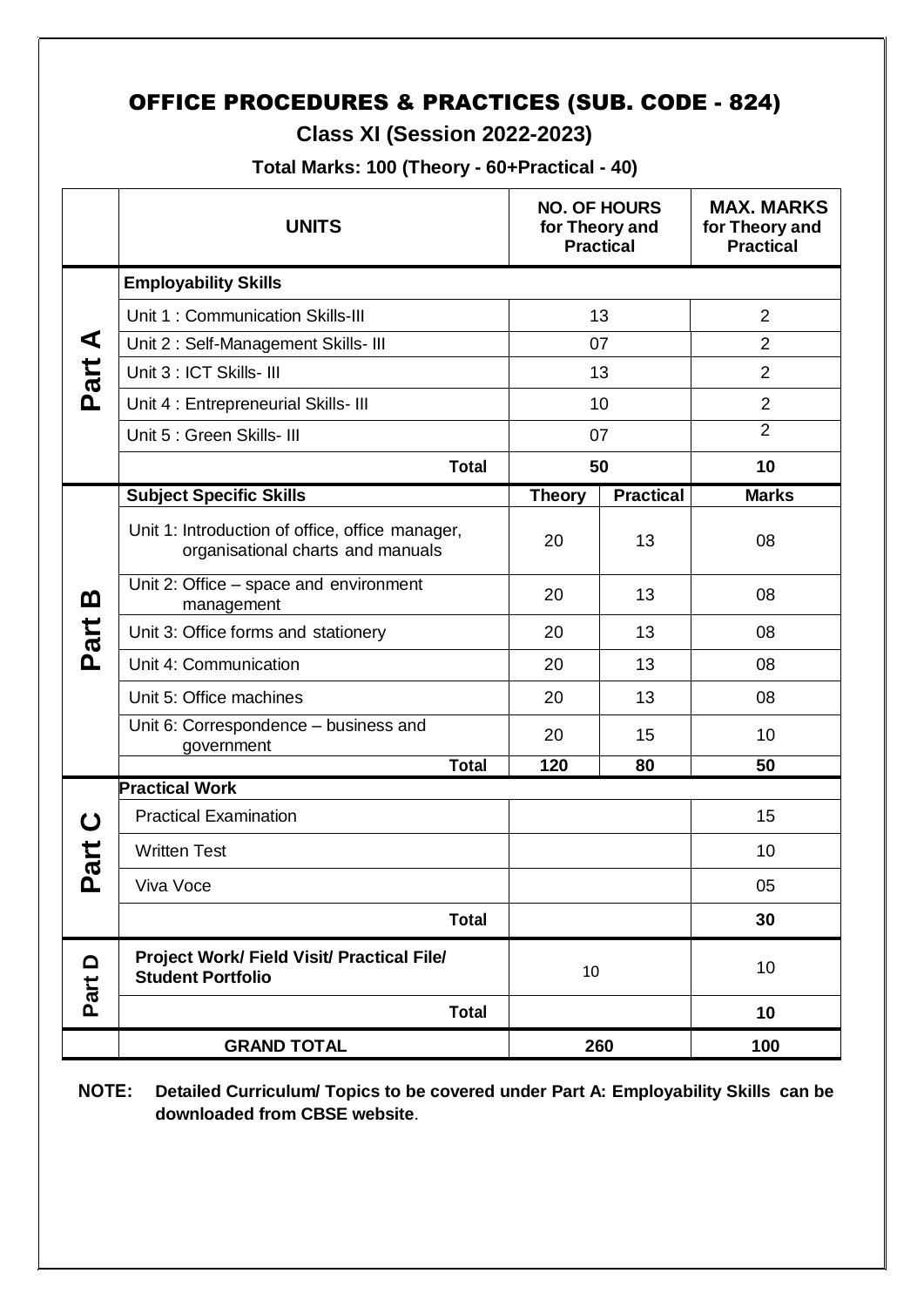# **DETAILED CURRICULUM FOR CLASS XI**

# **1. UNIT I: INTRODUCTION OF OFFICE, OFFICE MANAGER, ORGANISATIONAL CHARTS AND MANUALS MARKS**

- **1.1.** Meaning of Office, Functions and Importance
- **1.2.** Changing Scene Paperless Office and Virtual Office
- **1.3.** Centralization and Decentralization of office services advantages and disadvantages
- **1.4.** Qualities and Functions of Office Manager
- **1.5.** Organizational Chart and Office Manual advantages and disadvantages

### **2. UNIT II OFFICE – SPACE AND ENVIRONMENT MANAGEMENT**

- **2.1.** Office Layout, Open and Private Office advantages and disadvantages
- **2.2.** Front and BackOffice
- **2.3.** Elements of Office Environment-
	- **2.3.1.** Ventilation
	- **2.3.2.** Office Lighting Natural and Artificial Light
	- **2.3.3.** Cleanliness
	- **2.3.4.** Sanitation
	- **2.3.5.** Heating and Air-conditioning,
	- **2.3.6.** Noise Internal and External
	- **2.3.7.** Health
	- **2.3.8.** Safety First Aid Box, Fire, Accidents etc.

# **3. UNIT III: OFFICE FORMS AND STATIONERY**

- **3.1.** Office Forms
	- **3.1.1.** Meaning, importance and advantages of Office forms
	- **3.1.2.** Computerization of office forms
	- **3.1.3.** Principles of Form Designing
- **3.2.** Office Stationery
	- **3.2.1.** Methods of purchasing stationery
	- **3.2.2.** Purchase Procedure
	- **3.2.3.** Storing Stationery
	- **3.2.4.** Control on consumption of stationery
- **3.3.** Maintenance of Stock Register
- **3.4.** Physical verification of Stock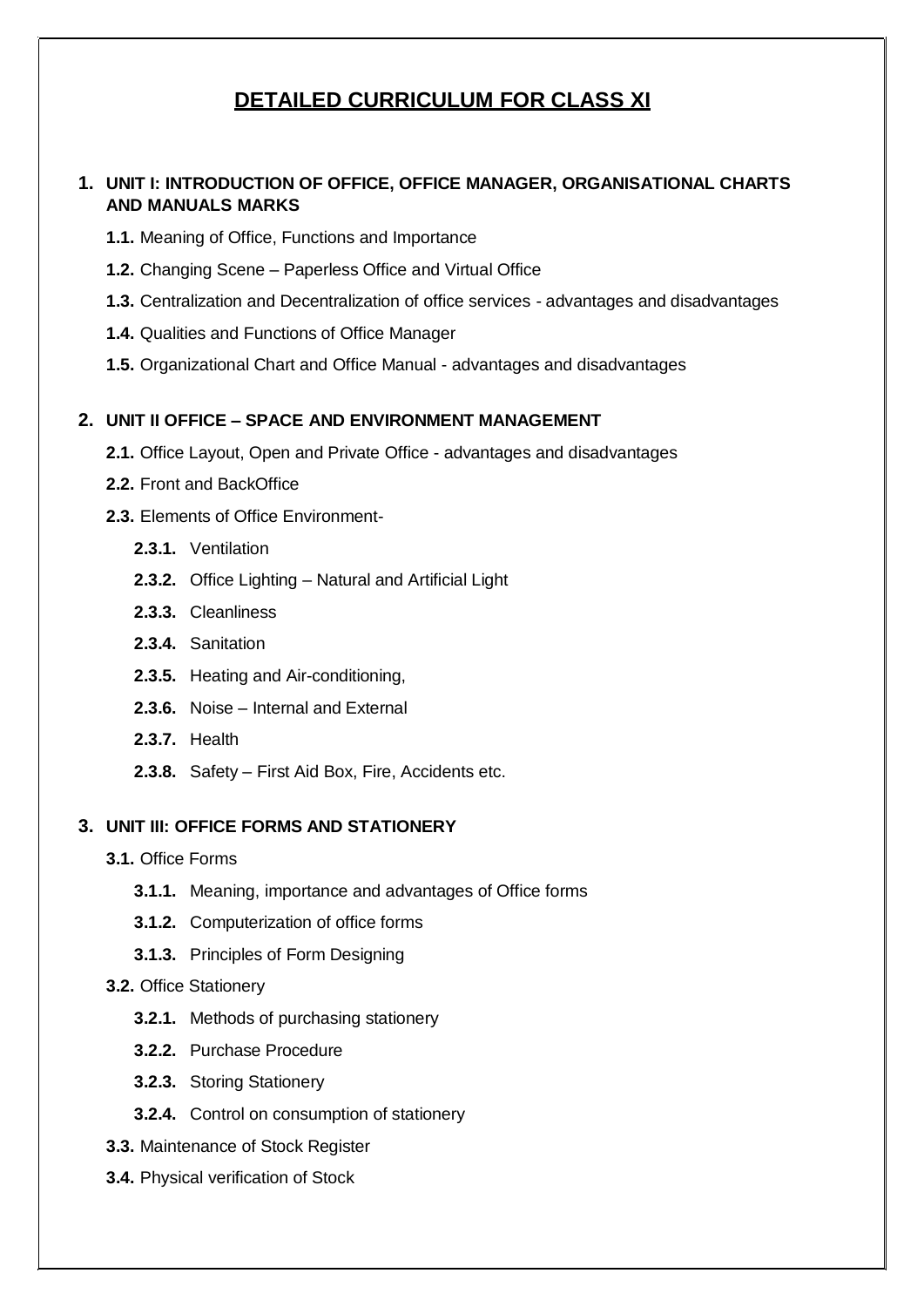### **4. UNIT IV: COMMUNICATION**

- **4.1.** Meaning, Importance and Types of communication
- **4.2.** Elements of communication Process
- **4.3.** Methods of communication
	- **4.3.1.** Verbal (Oral and Written)
	- **4.3.2.** Nonverbal
- **4.4.** Characteristics of Effective Communication
- **4.5.** Barriers to Communication
- **4.6.** Telephone Etiquettes

## **5. UNIT V: OFFICE MACHINES**

- **5.1.** Meaning, advantages and disadvantages of Mechanisation
- **5.2.** Factors in selection of office machines
- **5.3.** Kinds of Office Equipment/Machines

# **6. UNIT VI: CORRESPONDENCE – BUSINESS AND GOVERNMENT**

- **6.1.** Business Correspondence meaning, importance and essentials
- **6.2.** Parts of Business Letter
- **6.3.** Types of Business letters
	- **6.3.1.** Enquiry Letter
	- **6.3.2.** Quotation Letter
	- **6.3.3.** Placing an Order
	- **6.3.4.** Execution of Order
	- **6.3.5.** Adjustment Letter
- **6.4.** Display of a Business Letter
	- **6.4.1.** Indented Style
	- **6.4.2.** Fully Block Style
	- **6.4.3.** Semi Block Style
- **6.5.** Writing Job Applications and Resume
- **6.6.** Government Correspondence
	- **6.6.1.** Official Letter
	- **6.6.2.** Demi-Official Letter
	- **6.6.3.** Memorandum
	- **6.6.4.** Notification
	- **6.6.5.** Office Order
	- **6.6.6.** Circulars
	- **6.6.7.** Endorsement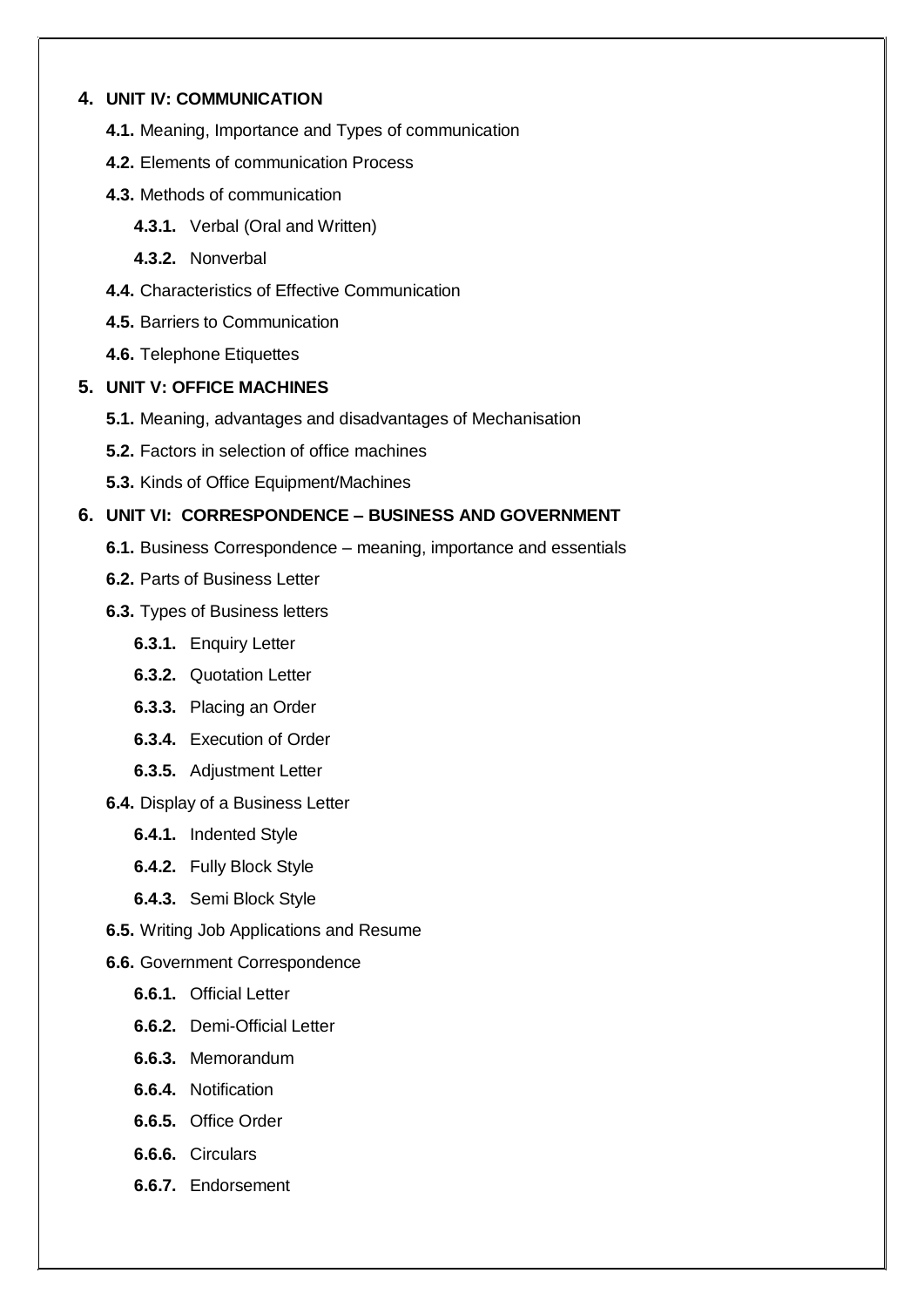# **PRACTICAL GUIDELINES FOR CLASS XI**

## **Assessment of performance:**

The two examiners should be assigned for the conduct and assessment of Practical Examinations each in Senior Secondary School Curriculum. Question for the viva examinations should be conducted by both the examiners. Question to be more of General nature, project work or the curriculum. Investigatory Project especially those that show considerable amount of effort and originality, on the part of the student, should get suitable high marks, while project of a routine or stereotyped nature should only receive mediocre marks.

# **Contents of Practical File/Student Portfolio:**

The students should visit modern offices (minimum two) in order to understand the concept of an office.

# **JOB 1: INTRODUCTION OF OFFICE, OFFICE MANAGER, ORGANISATIONAL CHARTS AND MANUALS**

- $\triangleright$  After the visit, a Project Report indicating different departments of office, functions of office, functions of Office Manager etc. to be prepared by each student.
- $\triangleright$  The students should create their own E-mail Accounts and send letters to their friends and keep a record of the same in their project files (Minimum five mails).
- $\triangleright$  The students are required to study different Organizational Charts online and prepare at least one sample of the same.

# **JOB II: OFFICE- SPACE AND ENVIRONMENT MANAGEMENT**

- $\triangleright$  During the visit mentioned above, the students should observe the office layout, environment aspects of the office, physical amenities provided to the staff etc.
- $\triangleright$  The changing scenario in the office being visited has to be observed by the students and their views presented in the Project Report.

# **JOB III: OFFICE FORMS AND STATIONERY**

- $\triangleright$  The students should practice filling up of different types of forms offline and online. (At least five different type of forms)
- $\triangleright$  The students should practice making entries in Bin Cards, Stationery Requisition Slip, Issue of Stationery and Stock Register.

# **JOB IV: COMMUNICATION**

- $\triangleright$  Role Play by the students on different aspects of Non-verbal Communication.
- $\triangleright$  Practice of Telephone Handling and observing telephone etiquettes while making calls and receiving Calls.

# **JOB V: OFFICE MACHINES**

 $\triangleright$  The students should practice on different office machines like Photocopier, FAX, Franking Machines, Laptop, Computers etc.

# **JOB VI: CORRESPONDENCE – BUSINESS AND GOVERNMENT**

 $\triangleright$  The students should practice drafting and typing different types of Business letters like Enquiry, Quotations, Placing an Order, Execution of Order, and Adjustment Letters etc.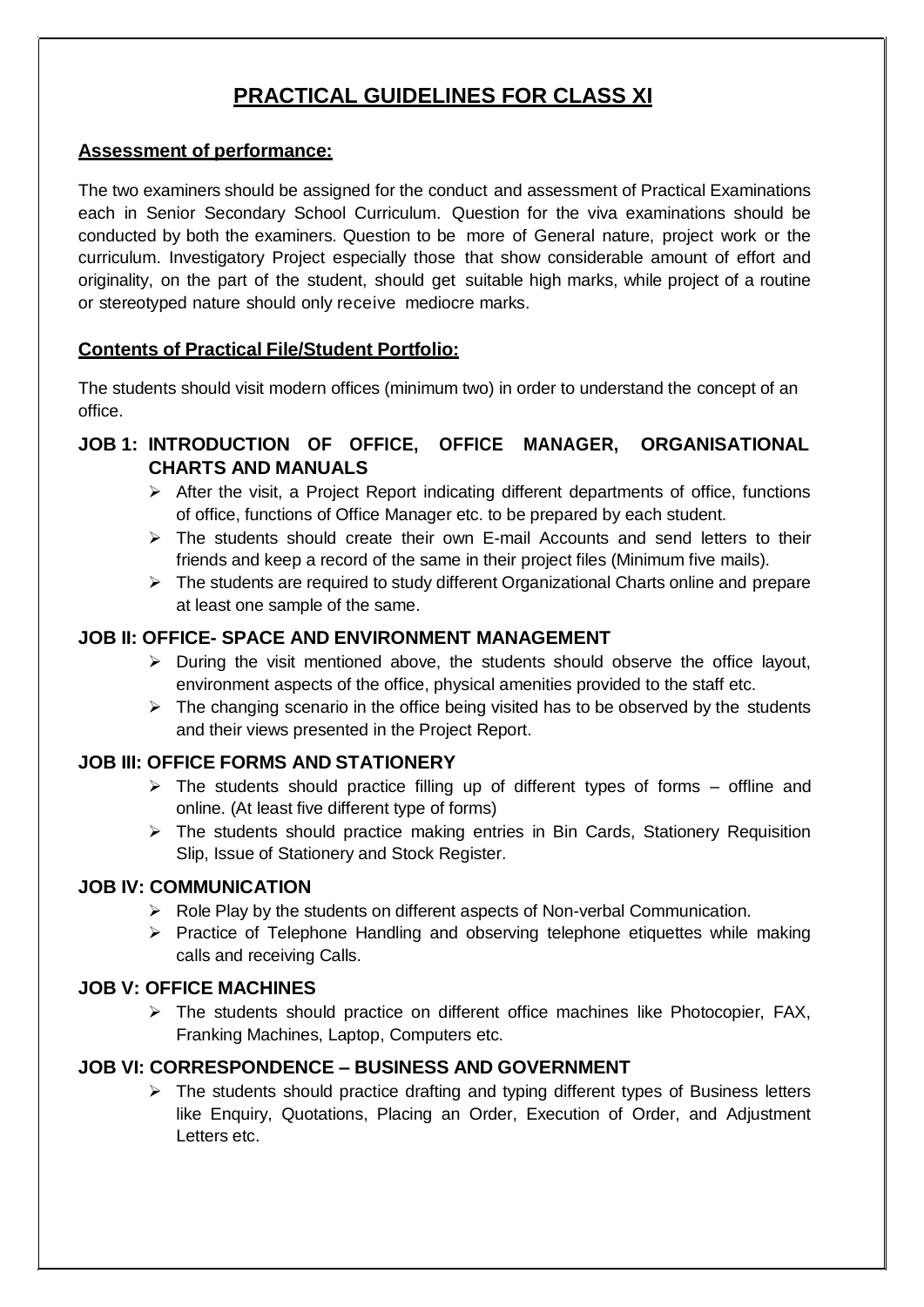- $\triangleright$  The students should practice preparation of Resume and fill up on-line job application forms. (at least two application forms online)
- $\triangleright$  The students should gain knowledge of formats of Memorandum, Notification, Endorsement, Circulars, Official and Demi-official letters and also the use of each.

# **NOTE**:

- 1. The above mentioned activities are proposed for the preparation of Project File (Practical File/ Student Portfolio). The Project File should contain activities from each unit (minimum one).
- 2. The practical work should be as near as the actual work performed in an Office.
- 3. The marks to be allocated should be based on the quality of work done by the students as per the Curriculum.
- 4. The teacher conducting the final practical examination may ask verbal questions related to the project work done by the student.

# **Procedure for Recording of Marks in the Practical answer-books (Total 40 marks):**

The examiner will indicate separately marks of practical examination on the title page of the answer-books under the following heads: -

| 1. | <b>Practical Work</b>                    |    |
|----|------------------------------------------|----|
|    | <b>Practical Examination</b>             | 15 |
|    | <b>Written Test</b>                      | 10 |
|    | Viva Voce                                | 05 |
|    | Total                                    | 30 |
| 2. | <b>Project Work/Field Visit</b>          |    |
|    | <b>Practical File/ Student Portfolio</b> | 10 |
|    | Total                                    | 10 |
|    | <b>GRAND TOTAL</b>                       | 40 |

# **PRACTICAL EXAMINATION 15 marks**

The practical work includes: Operation of Office Machines and equipment; Creation of Email accounts and sending emails, online filling of simple forms; Two-minute speech on any general/subject related topic to be given to observe oral and non-verbal communication skills, telephone handling; layout (format) of business and government letters etc.

# **WRITTEN EXAMINATION 10 marks**

Filling up of Office Forms and Bin Cards, Drafting of Business letters, Resume, and Govt. letters.

# **VIVA-VOCE 5 marks**

Oral questions based on the syllabus/Project to be asked.

# **PRACTICAL FILE 10 marks**

Practical file & Project work based on Field Visits.

**NOTE:** Activity question to be created by Internal Examiner, to be conducted on the practical day - 30 minutes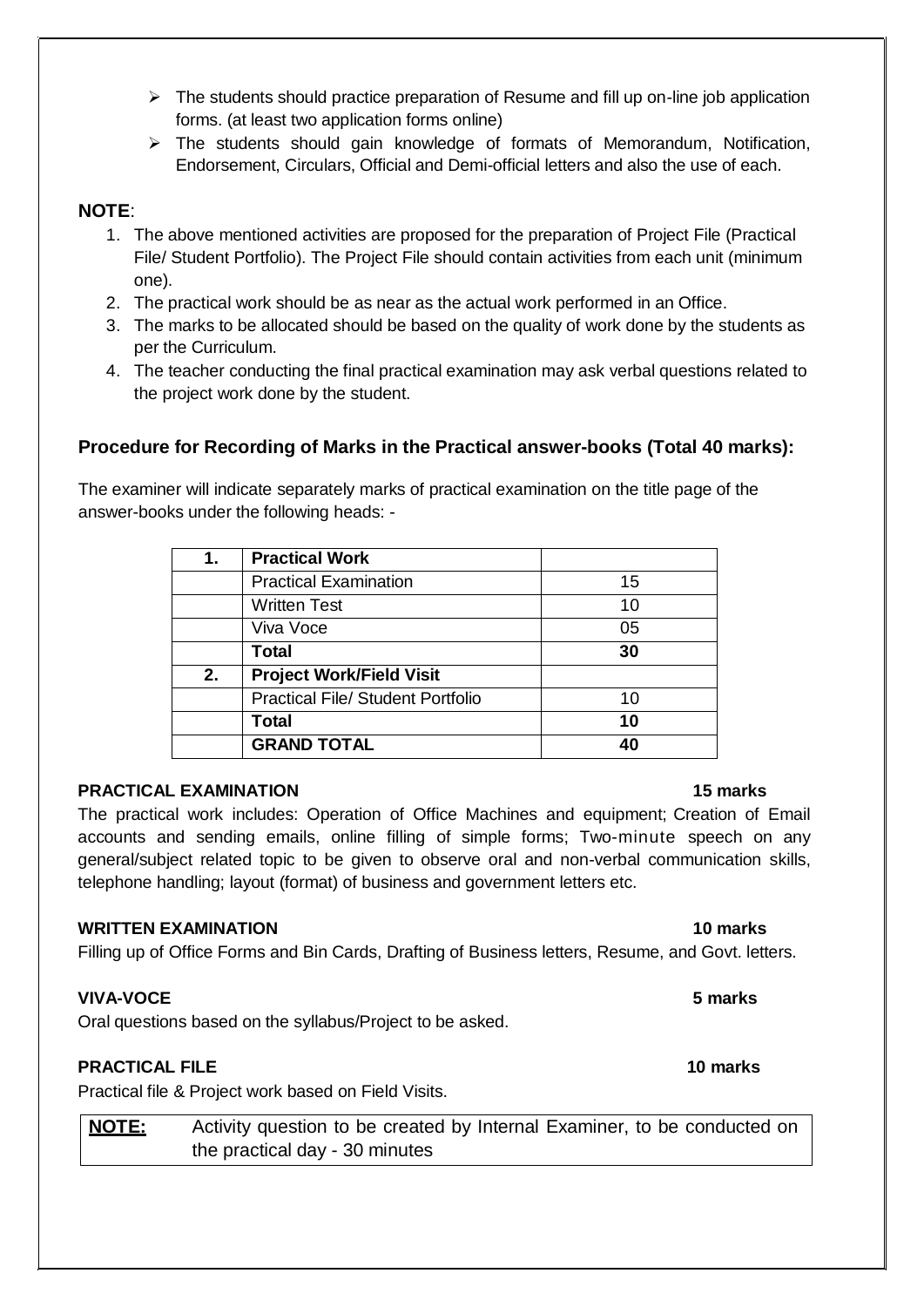# OFFICE PROCEDURES & PRACTICES (SUB. CODE - 824) CLASS –XII (SESSION 2022-2023)

**Total Marks: 100 (Theory - 60 + Practical - 40)**

|                        | <b>UNITS</b>                                                                  | <b>NO. OF HOURS</b><br>for Theory and<br><b>Practical</b> |                  | <b>MAX. MARKS</b><br>for Theory and<br><b>Practical</b> |  |
|------------------------|-------------------------------------------------------------------------------|-----------------------------------------------------------|------------------|---------------------------------------------------------|--|
|                        | <b>Employability Skills</b>                                                   |                                                           |                  |                                                         |  |
| ⋖                      | Unit 1: Communication Skills-IV*                                              | 13                                                        |                  |                                                         |  |
|                        | Unit 2: Self-Management Skills- IV                                            | 07                                                        |                  | 3                                                       |  |
| Part                   | Unit 3 : ICT Skills- IV                                                       | 13                                                        |                  | 3                                                       |  |
|                        | Unit 4 : Entrepreneurial Skills- IV                                           | 10                                                        |                  | $\overline{4}$                                          |  |
|                        | Unit 5 : Green Skills- IV*                                                    | 07                                                        |                  |                                                         |  |
|                        | <b>Total</b>                                                                  | 50                                                        |                  | 10                                                      |  |
|                        | <b>Subject Specific Skills</b>                                                | <b>Theory</b>                                             | <b>Practical</b> | <b>Marks</b>                                            |  |
|                        | Unit 1: Introduction to Secretarial<br>Practice                               | 20                                                        | 13               | 08                                                      |  |
| മ                      | Unit II: Handling the mail                                                    | 20                                                        | 14               | 09                                                      |  |
|                        | Unit III: Filing and Indexing                                                 | 20                                                        | 13               | 08                                                      |  |
| Part                   | Unit IV: Arranging Meetings                                                   | 20                                                        | 14               | 09                                                      |  |
|                        | Unit V: Travel Arrangements                                                   | 20                                                        | 13               | 08                                                      |  |
|                        | Unit VI: Banking Services                                                     | 20                                                        | 13               | 08                                                      |  |
|                        | <b>Total</b>                                                                  | 120                                                       | 80               | 50                                                      |  |
|                        | <b>Practical Work</b>                                                         |                                                           |                  |                                                         |  |
| ပ                      | <b>Practical Examination</b>                                                  |                                                           |                  | 15                                                      |  |
| art                    | <b>Written Test</b>                                                           |                                                           |                  | 10                                                      |  |
| <u>ռ</u>               | Viva Voce                                                                     |                                                           |                  | 05                                                      |  |
|                        | <b>Total</b>                                                                  |                                                           |                  | 30                                                      |  |
| $\blacksquare$<br>Part | <b>Project Work/ Field Visit/ Practical</b><br><b>File/ Student Portfolio</b> | 10                                                        |                  | 10                                                      |  |
|                        | <b>Total</b>                                                                  |                                                           |                  | 10                                                      |  |
|                        | <b>GRAND TOTAL</b>                                                            | 260                                                       |                  | 100                                                     |  |

**Note: \* marked units are to be assessed through Internal Assessment/ Student Activities. They are not to be assessed in Theory Exams** 

**Detailed Curriculum/ Topics to be covered under Part A: Employability Skills can be downloaded from CBSE website.**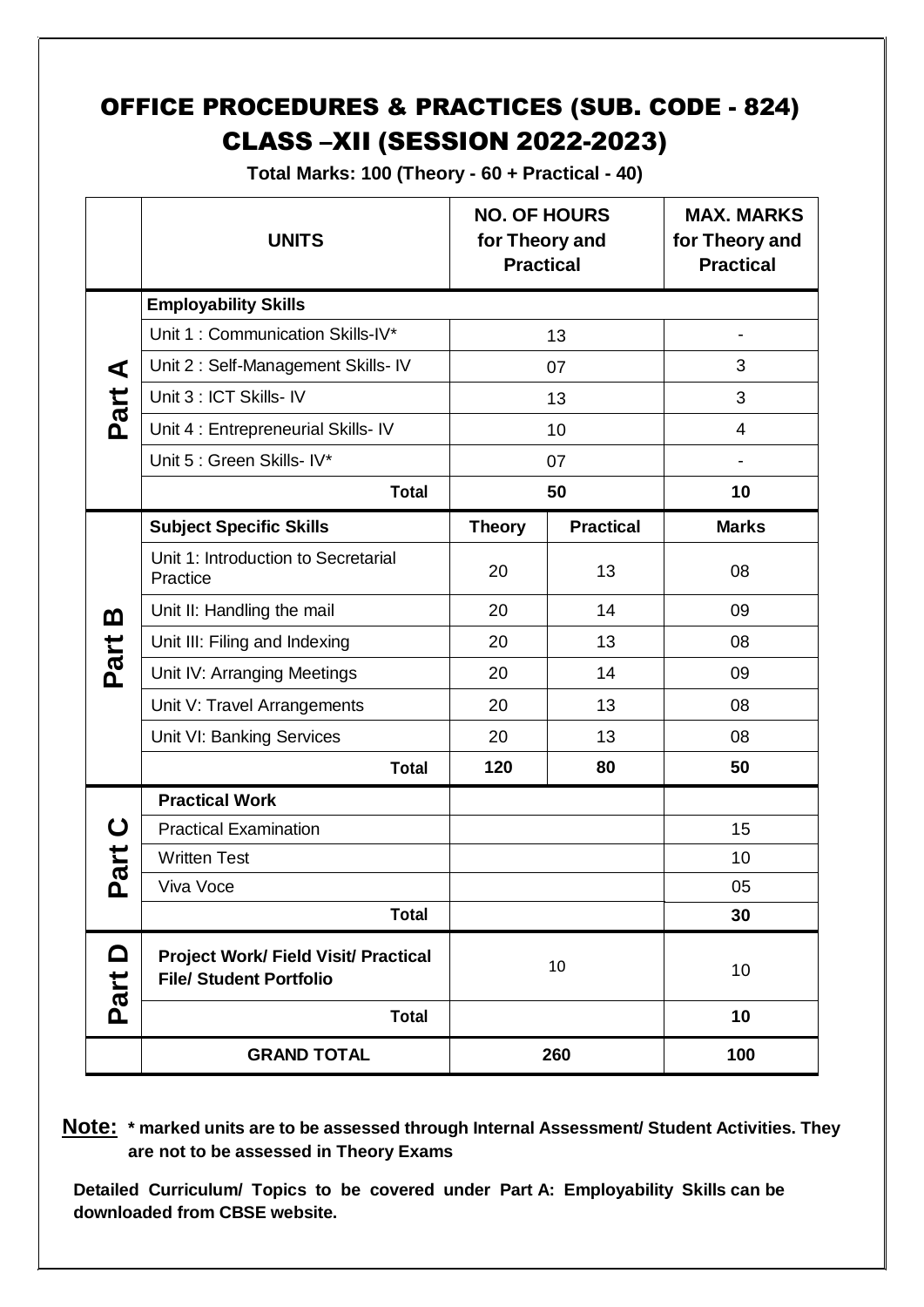# **DETAILED CURRICULUM FOR CLASS XII**

# **1. UNIT I INTRODUCTION TOSECRETARIALPRACTICE**

- **1.1.** Meaning, Importance, Types and Duties
- **1.2.** Changing Profile of a Secretary
- **1.3.** Qualifications and Personal Qualities of a Secretary
- **1.4.** Personality Development
- **1.5.** Time Management Meaning and Importance
- **1.6.** Stress Management\*

\*Note:- To be assessed in practical only. No question shall be asked from this portion in Theory Exams.

# **2. UNIT II: HANDLING THE MAIL**

- **2.1.** Meaning and Types of Mail
- **2.2.** Handling of Incoming Mail
- **2.3.** Handling of Outgoing Mail
- **2.4.** Handling of Electronic Mail
- **2.5.** Mail Room Equipment
- **2.6.** Postal Services

# **3. UNIT III: FILING AND INDEXING**

- **3.1.** Filing- Meaning, Importance and Essentials
- **3.2.** Classification of Filing Alphabetical, numerical, geographical, subject, chronological
- **3.3.** Methods of Filing Horizontal and Vertical
- **3.4.** E-filing
- **3.5.** Weeding Out or Destruction of Old Records
- **3.6.** Indexing Meaning, Importance and Types
- **3.7.** Filing Procedure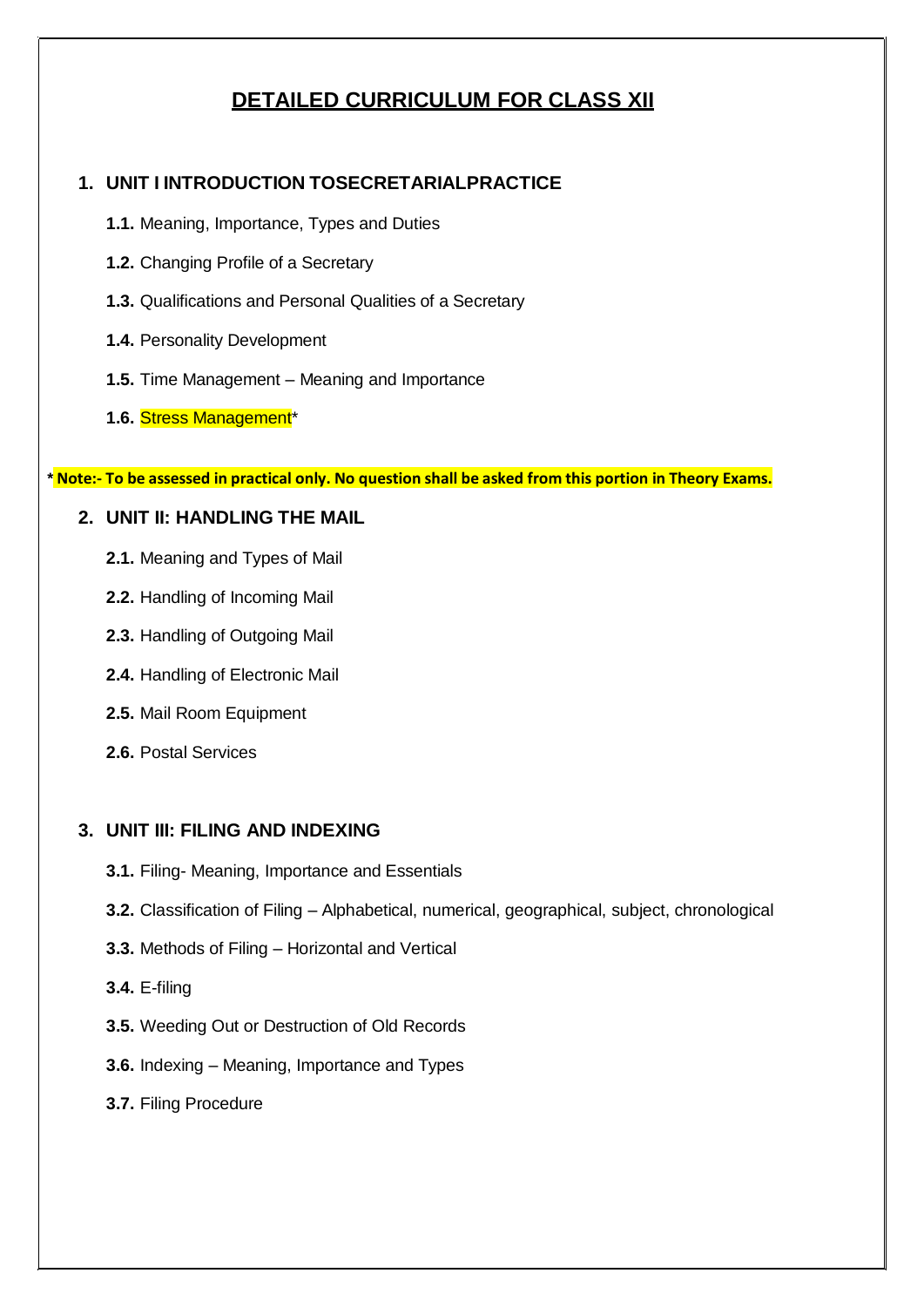# **4. UNIT IV: ARRANGING MEETINGS**

**4.1.** Meeting- meaning, importance, and types of meetings

- **4.2.** Requisites of a Valid Meeting
	- **4.2.1.** Notice of a Meeting
	- **4.2.2.** Agenda of a Meeting
	- **4.2.3.** Quorum of a Meeting
	- **4.2.4.** Chairman of a Meeting
	- **4.2.5.** Motions and Resolutions
	- **4.2.6.** Adjournment of a Meeting
	- **4.2.7.** Minutes of a Meeting
- **4.3.** Secretarial Duties relating to meetings
- **4.4.** Terms relating to Meetings

# **5. UNIT V: TRAVEL ARRANGEMENTS**

- **5.1.** Modes of Travel
- **5.2.** How to make railway reservation?
- **5.3.** Air Travel
- **5.4.** E-Ticket and Paper Tickets
- **5.5.** Travel Agencies
- **5.6.** Hotel Reservation
- **5.7.** Itinerary
- **5.8.** Organizing Travel
- **5.9.** Tour Advance and Tour Claim
- **5.10.** Overseas Travel Arrangements

# **6. UNIT VI: BANKING SERVICES**

- **6.1.** Services provided by Bank
- **6.2.** Terms used in Banking Transaction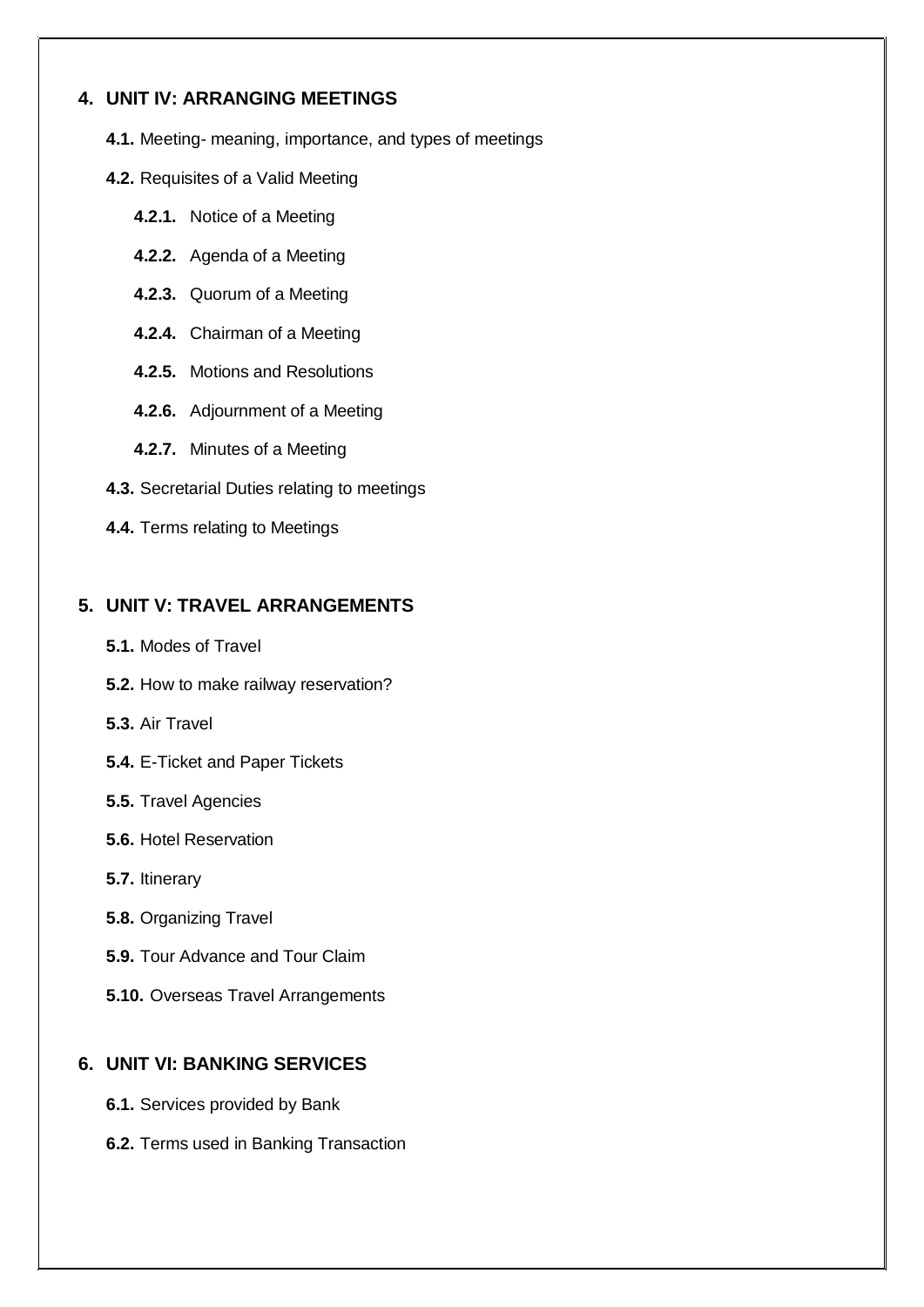# **PRACTICAL GUIDELINES FOR CLASS XII**

## **Assessment of performance:**

The two examiners, one internal and the other external, assigned for the conduct and assessment of Practical Examinations each in Senior Secondary School Curriculum. Question for the viva examinations should be conducted by both the examiners. Question to be more of General nature, project work or the curriculum. Investigatory Project especially those that show considerable amount of effort and originality, on the part of the student, should get suitable high marks, while project of a routine or stereotyped nature should only receive MEDIOCRE marks.

# **Contents of Practical File/Student Portfolio:**

The students should visit modern offices/banks (minimum two) in order to understand the general office procedures.

# **UNIT I - INTRODUCTION TO SECRETARIAL PRACTICE**

- $\triangleright$  After the visit, a Project Report to be prepared by each student. One chapter to include routine, reception and higher level duties of a private secretary. The chapter should also highlight the changing profile of a secretary in today's world of work and using IT (Information Technology) skills for completion of daily tasks viz. letter typing, preparing presentations, scheduling appointments, practicing e-filing, indexing, holding meetings etc.
- $\triangleright$  The students to identify their strengths and weaknesses. They should assess them and set goals which can be measurable and attainable for next three months. To attain these goals in consistent manner, how will they prepare a daily agenda and prioritize their tasks of the day. This will help them in managing time and stress. (The activity should be recorded in the Project File)

# **UNIT II - HANDLING THE MAIL**

- $\triangleright$  The students to note Mail Handling procedure being followed in their own school's office. In the Project Report, one chapter/topic should be included on the same along with mail handling tools/equipment used by the office.
- $\triangleright$  Demonstration of Mail Handling Tools/Equipment and observations to be recorded.

# **UNIT III - FILING AND INDEXING**

- $\triangleright$  The students to note various types of files, filing equipment, filing method/procedure, Filing classification, indexing etc. used by the organizations/own school's office for record management during the visit and include one chapter/topic on the same in the Project Report. Procedure of weeding out of old records also to be noted.
- $\triangleright$  Demonstration of E-filing by creating two folders and five files in each folder. Files to be named according to Geographical/Subject wise/Alphabetical classification and arranged in the folder.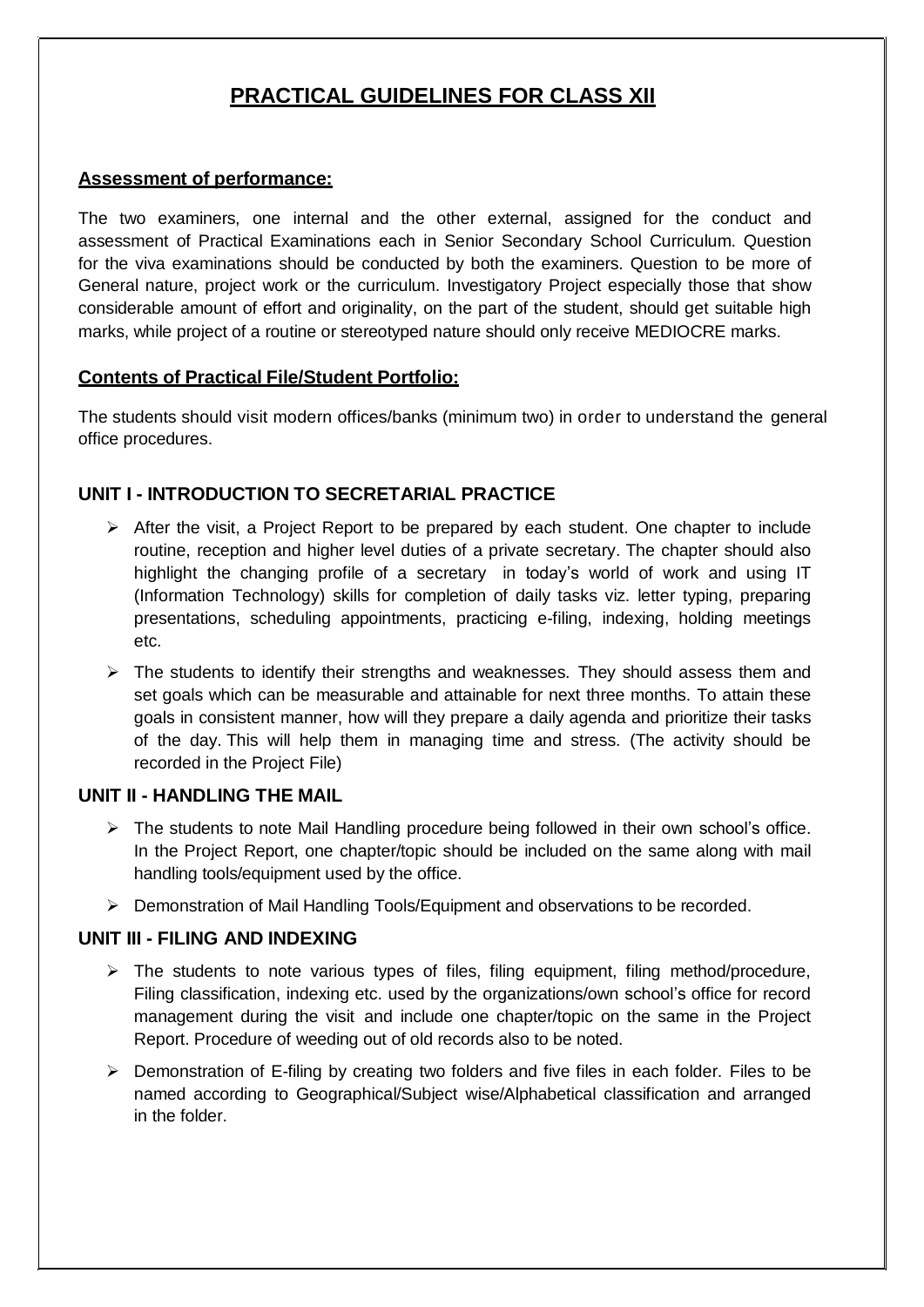# **UNIT IV - ARRANGING MEETINGS**

- $\geq$  6-8 students to hold an imaginary meeting. For the proposed meeting, preparation of Notice, Agenda and Minutes of Meeting also to be taken up. Observations to be recorded in the Project File.
- $\triangleright$  Duties of a Private Secretary before, during and after the meeting to be included.

# **UNIT V - TRAVEL ARRANGEMENTS**

- $\triangleright$  One imaginary itinerary to be prepared for five days' tour to any national/international location.
- $\triangleright$  Arrangements to be enlisted which are required for arranging international tour.
- Demonstration of booking an e-ticket, hotel reservation, car rental services etc. and observations to be recorded in the Project file
- $\triangleright$  Filling up of Tour Advance and Tour Claim forms.

# **UNIT VI - BANKING SERVICES**

 $\triangleright$  Demonstration of filling up of various types of bank forms viz. opening of bank account, withdrawal slip, pay-in-slip, requesting demand draft etc.

# **NOTE**:

- **1.** The above mentioned activities are proposed for the preparation of Project File (Practical File/ Student Portfolio). The Project File should contain activities from each unit (minimum one).
- **2.** The practical work should be as near as the actual work performed in an Office.
- **3.** The marks to be allocated should be based on the quality of work done by the students as per the Curriculum.
- **4.** The teacher conducting the final practical examination may ask verbal questions related to the project work done by the student.

# **Procedure for Recording of Marks in the Practical answer-books (Total 40 marks):**

The examiner will indicate separately marks of practical examination on the title page of the answer-books under the following heads: -

| 1. | <b>Practical Work</b>                    |    |
|----|------------------------------------------|----|
|    | <b>Practical Examination</b>             | 15 |
|    | <b>Written Test</b>                      | 10 |
|    | Viva Voce                                | 05 |
|    | <b>Total</b>                             | 30 |
| 2. | <b>Project Work/Field Visit</b>          |    |
|    | <b>Practical File/ Student Portfolio</b> | 10 |
|    | <b>Total</b>                             | 10 |
|    | <b>GRAND TOTAL</b>                       | 40 |